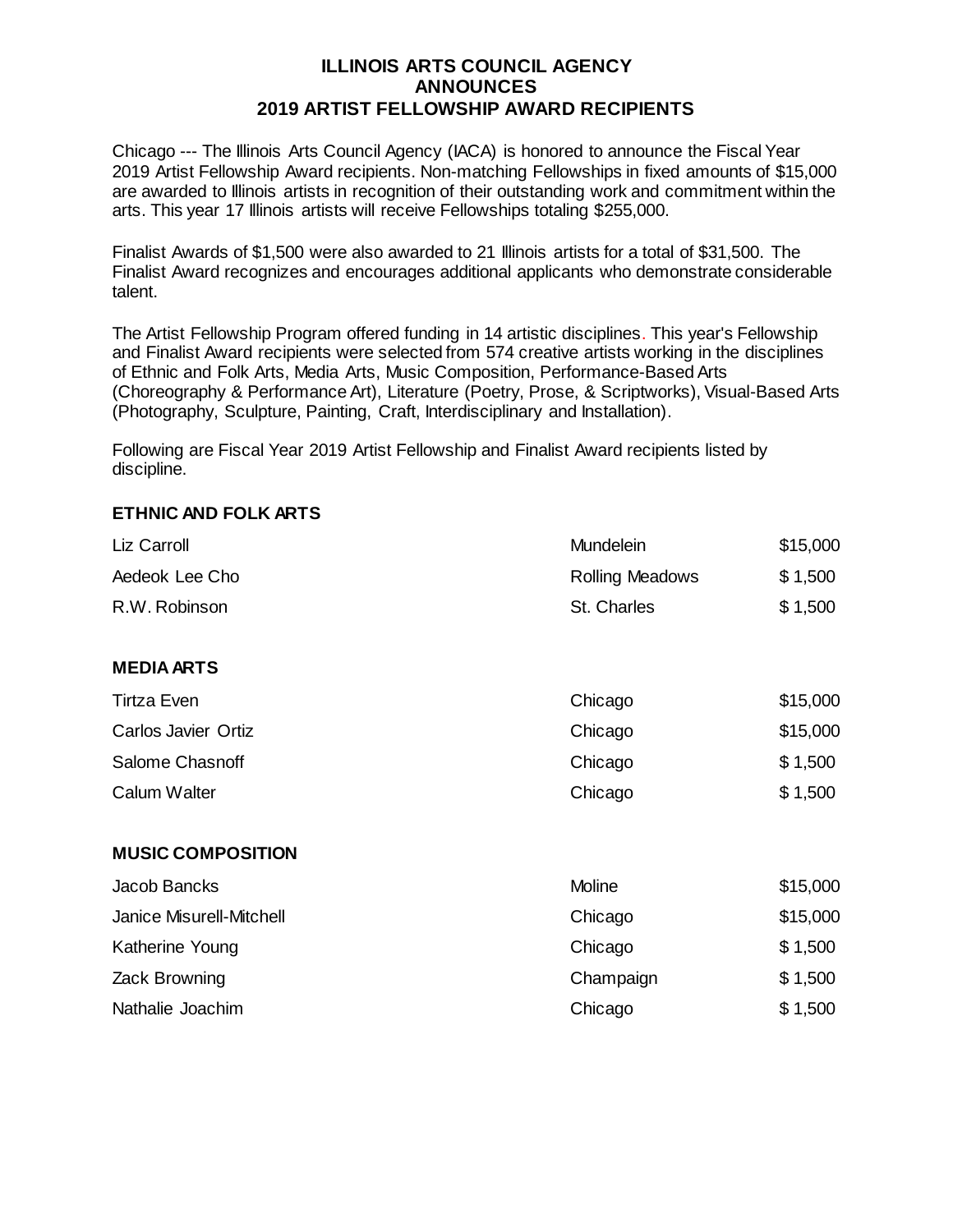## **PERFORMANCE-BASED ARTS (CHOREOGRAPHY & PERFORMANCE ART)**

| Jennifer Monson                                   | Urbana    | \$15,000 |
|---------------------------------------------------|-----------|----------|
| <b>Ginger Krebs</b>                               | Chicago   | \$15,000 |
| Erica Gressman                                    | Chicago   | \$1,500  |
| <b>Adam Brooks</b>                                | Chicago   | \$1,500  |
| <b>POETRY</b>                                     |           |          |
| Angie Estes                                       | Urbana    | \$15,000 |
| Simone Muench                                     | Chicago   | \$1,500  |
| Li-Young Lee                                      | Chicago   | \$1,500  |
| <b>PROSE</b>                                      |           |          |
| Heidi Bell                                        | Aurora    | \$15,000 |
| <b>Emily Maloney</b>                              | Evanston  | \$15,000 |
| <b>Catherine Lacey</b>                            | Chicago   | \$1,500  |
| Michele Morano                                    | Chicago   | \$1,500  |
| <b>SCRIPTWORKS</b>                                |           |          |
| Sandra Delgado                                    | Chicago   | \$15,000 |
| <b>Reginald Lawrence</b>                          | Chicago   | \$1,500  |
| VISUAL-BASED ARTS (PHOTOGRAPHY)                   |           |          |
| Paul D'Amato                                      | Riverside | \$15,000 |
| Alice Hargrave                                    | Chicago   | \$1,500  |
| VISUAL-BASED ARTS (SCULPTURE & INTERDISCIPLINARY) |           |          |
| Joseph Grigely                                    | Chicago   | \$15,000 |
| Edra Soto                                         | Chicago   | \$15,000 |
| Daniel Baird                                      | Chicago   | \$1,500  |
| <b>Alex Chitty</b>                                | Chicago   | \$1,500  |
| Mary Patten                                       | Chicago   | \$1,500  |